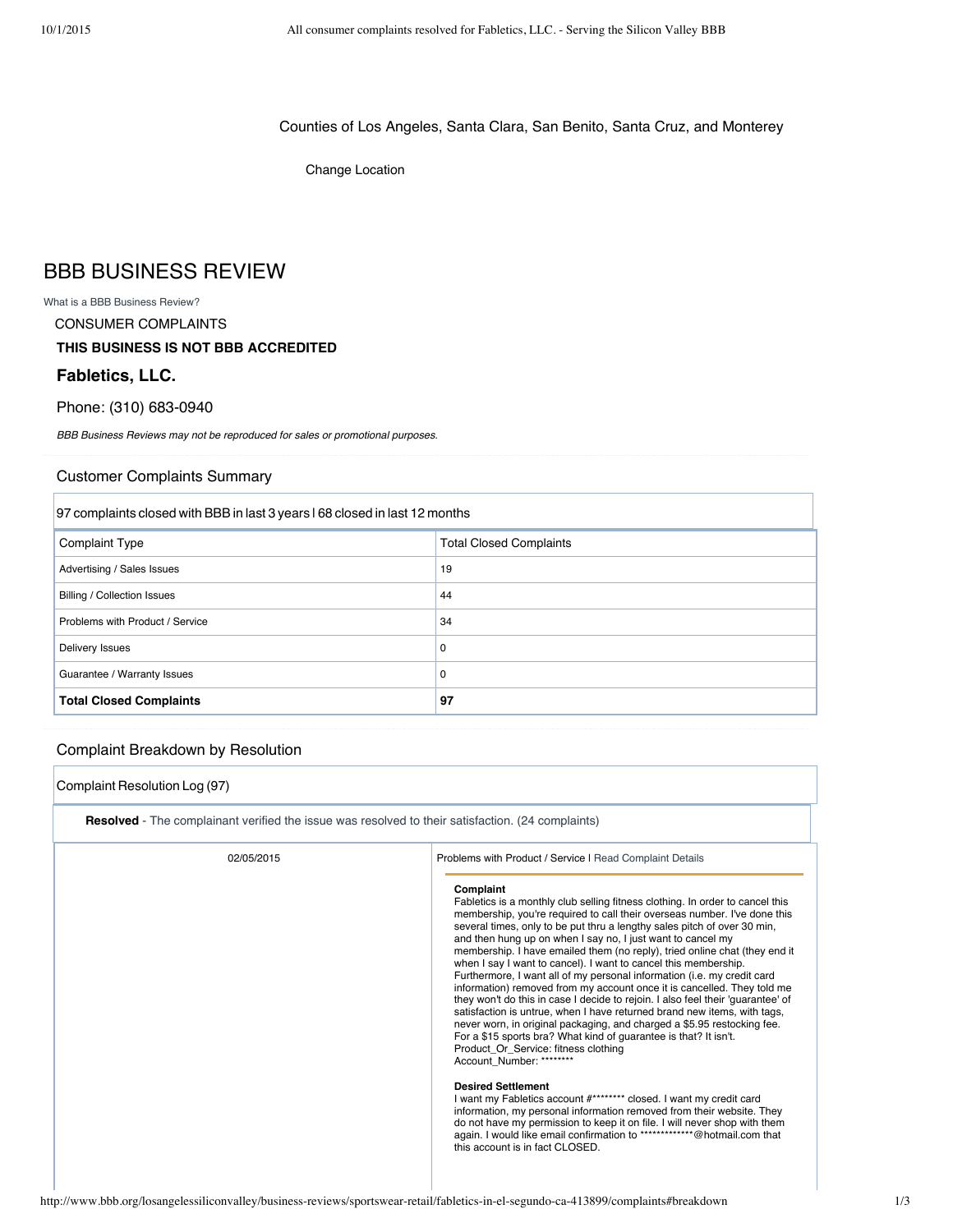| Problems with Product / Service I Read Complaint Details<br>07/23/2014 | 10/01/2014<br>09/02/2014 | Again, your account has been canceled and you will not be billed for<br>future months. If you have any further questions or concerns, please<br>reply to this message and I will assist you further.<br>Thank you for your patience!<br>Samar<br><b>Consumer Response</b><br>(The consumer indicated he/she ACCEPTED the response from the<br>business.)<br>Problems with Product / Service I Read Complaint Details<br>Billing / Collection Issues I Read Complaint Details |  |
|------------------------------------------------------------------------|--------------------------|------------------------------------------------------------------------------------------------------------------------------------------------------------------------------------------------------------------------------------------------------------------------------------------------------------------------------------------------------------------------------------------------------------------------------------------------------------------------------|--|
|                                                                        | 07/31/2014               | Billing / Collection Issues I Read Complaint Details                                                                                                                                                                                                                                                                                                                                                                                                                         |  |
| <b>4</b> Page 1 of 5 ▶ M<br>N                                          |                          |                                                                                                                                                                                                                                                                                                                                                                                                                                                                              |  |

**Answered** - BBB has not heard back from the consumer as to their satisfaction with the business's response, or the business addressed the issues within the complaint, but the consumer remains dissatisfied. (73 complaints)

| Advertising / Sales Issues I Read Complaint Details<br>08/19/2015 |                                                          |  |
|-------------------------------------------------------------------|----------------------------------------------------------|--|
| 08/10/2015                                                        | Billing / Collection Issues   Read Complaint Details     |  |
| 07/28/2015                                                        | Problems with Product / Service I Read Complaint Details |  |
| 07/28/2015                                                        | Billing / Collection Issues   Read Complaint Details     |  |
| 07/27/2015                                                        | Problems with Product / Service I Read Complaint Details |  |
| Page 1 of 15 $\blacktriangleright$ M                              |                                                          |  |

#### Industry Comparison Chart

Sportswear - Retail

As a matter of policy, BBB does not endorse any product, service or business.

BBB Business Reviews are provided solely to assist you in exercising your own best judgment. Information in this BBB Business Review is believed reliable but not guaranteed as to accuracy.

BBB Business Reviews generally cover a three-year reporting period. BBB Business Reviews are subject to change at any time.